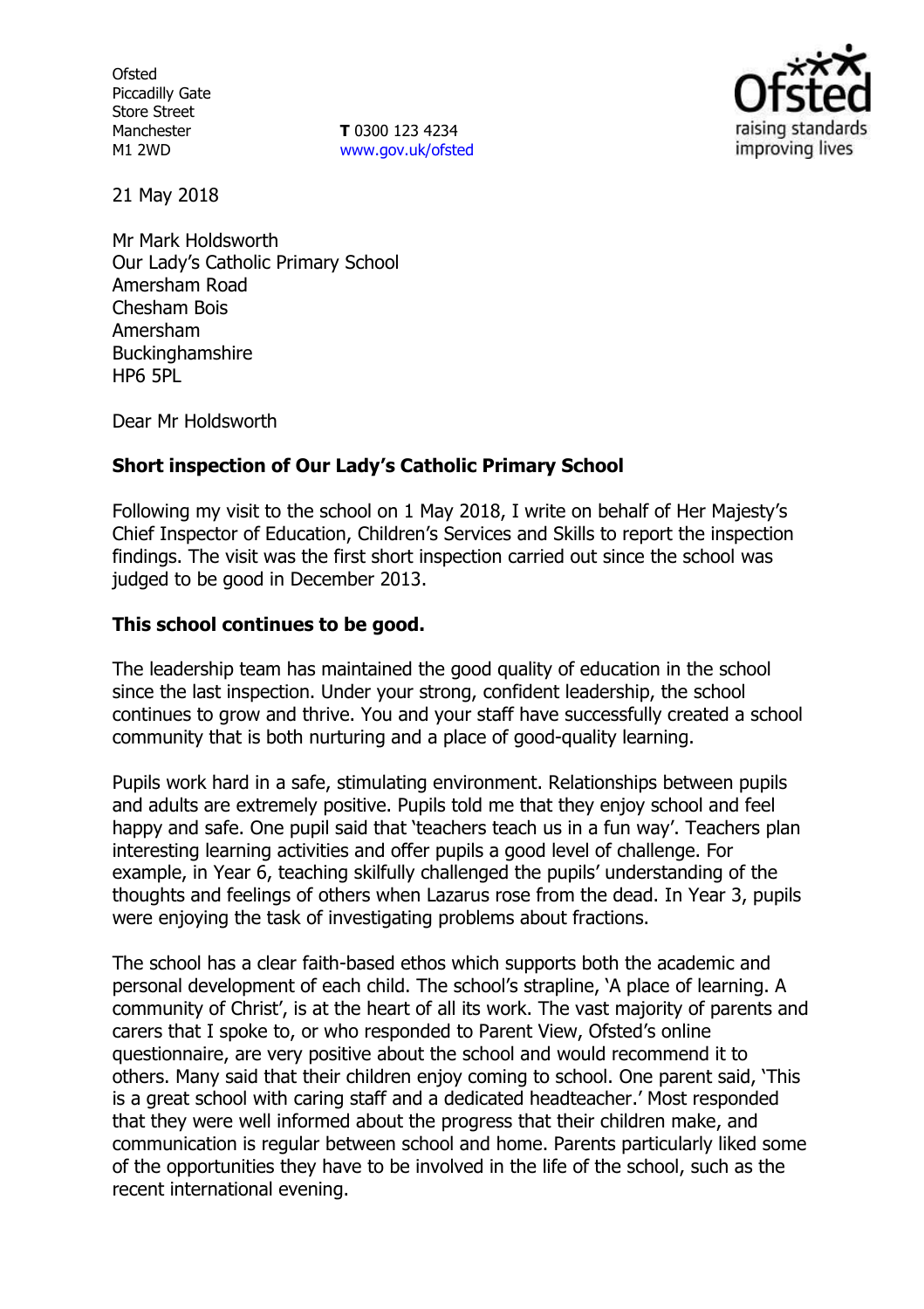

All staff who responded to Ofsted's online questionnaire are proud to be part of Our Lady's Primary and enjoy working at the school. Staff feel well supported, and are treated fairly and with respect. Staff share the school's vision and aspirations, reflected in the strong sense of the staff team working together to achieve the best for pupils.

Your detailed self-evaluation clearly identifies the school's strengths and priorities for improvement. Areas in the school improvement plan are being tackled with rigour, as you and your senior leaders take responsibility for different aspects effectively. Governors monitor progress towards achieving the school's targets well to ensure that the school continues to be on track. You have identified the need to improve the teaching of geography across the school to ensure that pupils develop their knowledge and skills more effectively. Writing at the end of key stage 2 is well above the national standard. However, writing in other subjects such as geography is not yet as strong.

You have successfully addressed the improvement areas identified in the previous inspection report. Leaders have supported staff to improve their questioning skills in lessons and through feedback given to pupils on their work. Teachers and support staff ask probing questions that ensure that pupils think more deeply about their answers. Pupils value the feedback they are given, saying that it helps them to improve their work.

# **Safeguarding is effective.**

You and your governors place a high priority on keeping pupils safe. You have created a culture of vigilance in the school, making sure that arrangements are robust. The governor responsible for safeguarding checks that policy guidelines are followed and reviewed on a regular basis to improve their effectiveness. She also verifies, at frequent intervals, that the school's single central record is maintained accurately. Safer recruitment procedures are followed stringently. Staff are extremely vigilant about reporting any concerns about pupils.

You know the families that attend the school very well and keep a close eye on their welfare, especially those whose circumstances may make them vulnerable. You work effectively with other agencies to ensure that pupils receive the care and support they need. The vast majority of pupils attend school regularly. However, you take decisive action should attendance give cause for concern. Parents appreciate the lengths to which you go to provide an inclusive and welcoming atmosphere where every child is valued and cherished. Pupils confirm that they feel safe in school because of the good care given by staff.

Pupils are taught about how to stay safe online. This work is supported by the Year 5 and Year 6 digital leaders, who share updates on internet safety. Workshops for pupils and meetings for parents about e-safety are also an annual event. Pupils behave very well. They told me that incidents of poor behaviour and bullying are extremely rare. Pupils feel well supported and are confident that any issues that do occur are quickly resolved.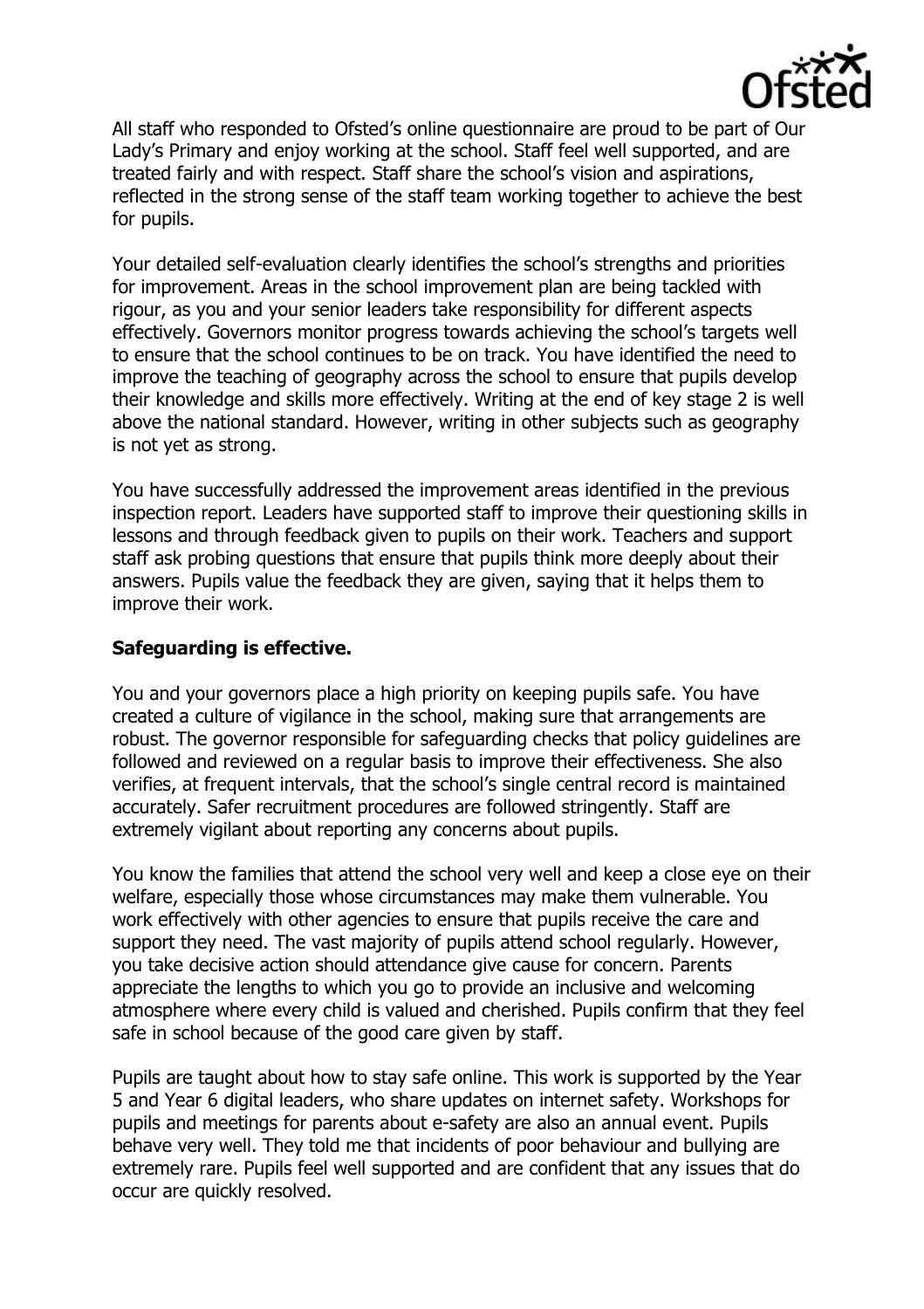

# **Inspection findings**

- During the inspection, I met with you to discuss the school's progress since the last inspection. We agreed the following lines of enquiry: how successfully leaders have improved teaching, particularly in reading and mathematics; how effectively leaders have improved pupils' progress in writing; and how well leaders provide a broad and balanced curriculum which prepares them for their next stage in education.
- You have significantly improved pupils' progress in both reading and mathematics across the school. Progress in both subjects at the end of key stage 2 has been in the top 10% of schools nationally for the last two years. Current attainment information shows that this progress has been maintained.
- The introduction of a reading programme to accelerate progress has rapidly improved pupils' reading ages. This has led to a large proportion of pupils achieving well above the national standard in reading. One parent said, 'The love of reading is encouraged from Reception.' Pupils read both widely and often, and value the support they are given to improve their reading.
- In mathematics, you strive for pupils to reach the highest standards possible. For example, in Year 6, many pupils are taught aspects of the key stage 3 syllabus. Pupils' arithmetic skills are well developed as they are confident in using different calculation methods. Teachers plan challenging problem-solving and reasoning tasks that enable over half the pupils to achieve higher standards in mathematics. Pupils say that mathematics is one of their favourite subjects as they enjoy picking the right level of challenge for themselves.
- $\blacksquare$  The progress of pupils, including disadvantaged pupils, in writing is improving due to effective staff training that enables pupils to use speech to develop their writing skills. The focus on spelling and the development of word banks have improved accuracy, and increased pupils' use of more complex vocabulary. Teachers plan interesting and fun activities that motivate pupils to write well. For example, in Year 4, pupils enjoyed planning an explanation text on 'The real truth about dishwashers', including the secret that cats actually clean the dishes. Pupils' writing in their literacy lessons is of a high standard and most are making good or better progress. However, writing in other subjects is not of the same high standard.
- Leaders have developed the curriculum well to provide a wide range of learning opportunities. The arts are a strength of the school as specialist teachers are used to develop pupils' skills, particularly in art and music. For example, pupils in Years 4 and 5 learn a brass instrument and take part in weekly band time. Art, particularly drawing skills, is taught very well and pupils take pride in the work that they produce in their sketchbooks. Pupils have opportunities to develop their skills in a range of different sports both in lessons and through extra-curricular provision. They also regularly participate in tournaments and festivals, such as those for basketball, dance, football and swimming. Pupils also enjoy the trips and drama groups that enrich the curriculum.
- Leaders have recently reviewed the science curriculum, which has improved coverage and progression in skills. Religious education is taught effectively,